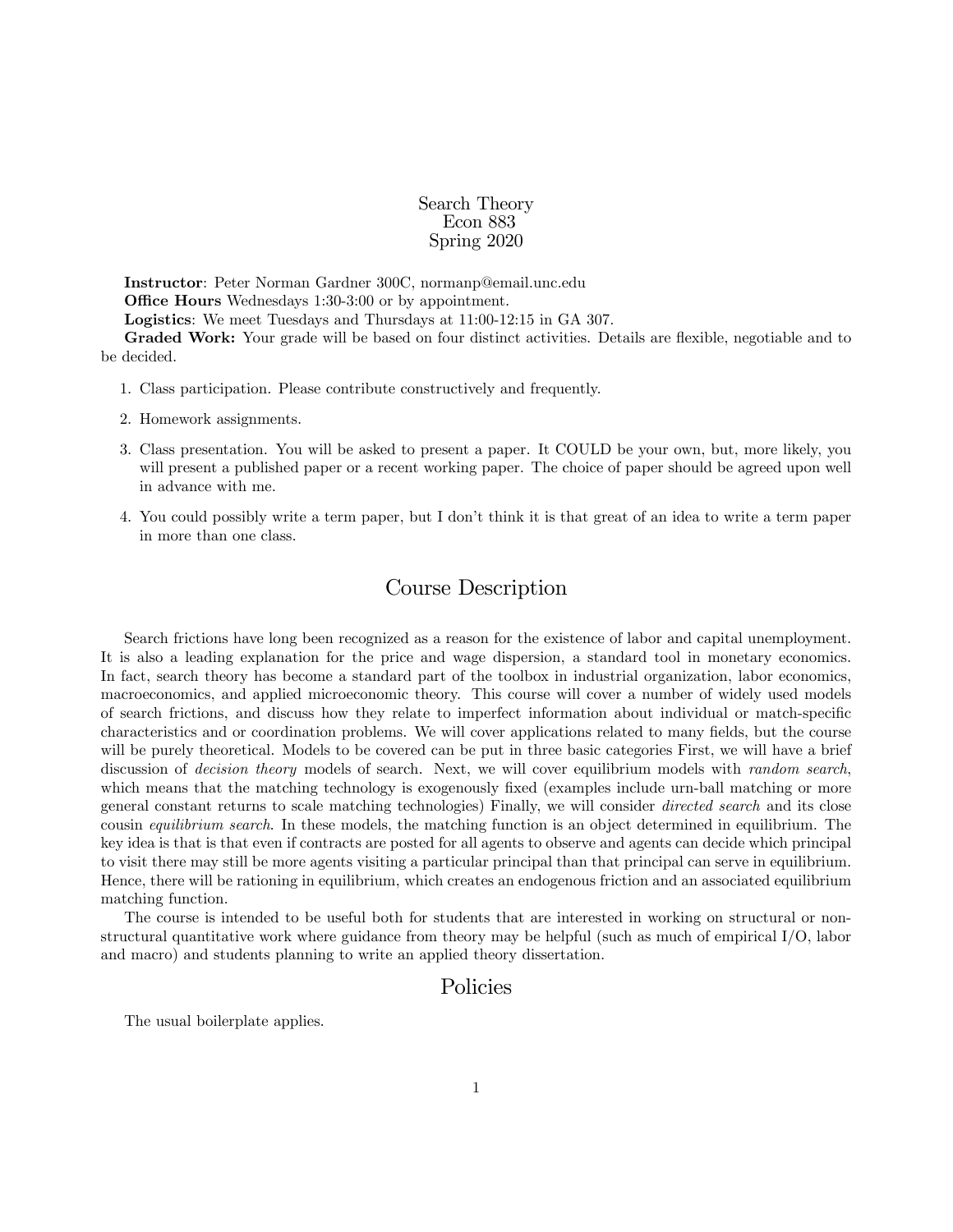# Outline and Reading List

The following schedule is approximate and we will surely deviate from it at some point

### Foundations/Decision Theory

McCall, J. 1970. Economics of Information and Job Search. Quarterly Journal of Economics 84 (1): 113–126. Weitzman, M. 1979. Optimal Search for the Best Alternative. Econometrica 47: 641-54.

Mortensen, D. 1970. Job Search, the Duration of Unemployment and the Phillips Curve. American Economic Review 60: 847-62.

### The Diamond Paradox

Diamond, P. 1971. A Model of Price Adjustment. Journal of Economic Theory 3: 217–27.

Albrecht, J.W. and B. Axell. 1984. An Equilibrium Model of Search Unemployment. Journal of Political Economy, 92, 824-40.

Burdett, Kenneth, and Kenneth L. Judd. "Equilibrium price dispersion." Econometrica: Journal of the Econometric Society (1983): 955-969.

Matching and bargaining

Pissarides, C. 1985. Short-Run Equilibrium Dynamics of Unemployment, Vacancies, and Real Wages. The American Economic Review 75 (4): 676-690.

Petrongolo, B., and C. Pissarides. 2001. Looking into the Black Box: A Survey of the Matching Function. Journal of Economic Literature 39: 390-431.

Muthoo, A. 1999. Bargaining Theory with Applications. Cambridge MA: Cambridge University Press.

Rubinstein, A. 1982. Perfect Equilibrium in a Bargaining Model. Econometrica, 50: 97–110.

Binmore, K., A. Rubinstein, and A. Wolinsky. 1986. The Nash Bargaining Solution in Economic Modeling. Rand Journal of Economics 17: 176–88.

Gul, F., H. Sonnenschein. 1988. On Delay in Bargaining with One-Sided Uncertainty. Econometrica 56:  $601 - 11.$ 

Haller, Hans. "Non-cooperative bargaining of  $N\geq 3$  players." Economics Letters 22.1 (1986): 11-13.

Equilibrium Labor Search Models (Random Search)

Jovanovic, B. 1979. Job Matching and the Theory of Turnover. Journal of Political Economy.

Moscarini, G. 2005. Job Matching and the Wage Distribution. Econometrica.

Mortensen, D. 1970. Job Search, the Duration of Unemployment and the Phillips Curve. American Economic Review 60: 847-62.

Burdett, K. 1978. Employee Search and Quits. American Economic Review.

Burdett, K. and E Smith. 2002. The Low Skill Trap. European Economic Review 46: 1439-1451.

Burdett, K. and D Mortensen. 1998. Wage Differentials, Employer Size, and Unemployment. International Economc Review: 257-273.

Albrecht, J.W. and B. Axell. 1984. An Equilibrium Model of Search Unemployment. Journal of Political Economy, 92, 824-40.

Mortensen, D. and C. Pissarides. 1999. New Developments in Models of Search in the Labor Market. In Handbook of Labor Economics, edited by O. Ashenfelter and D. Card.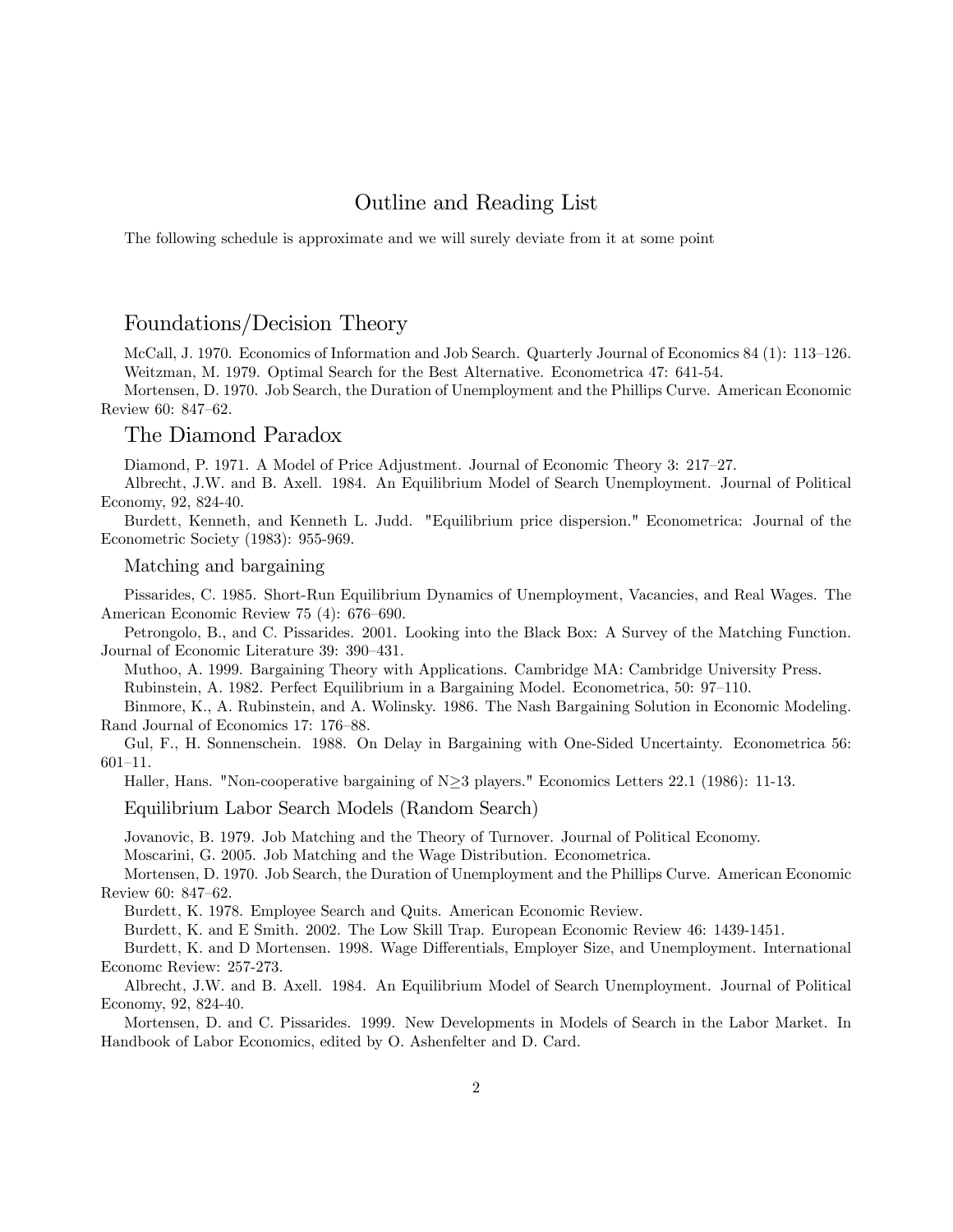Hosios, A. 1990. On the Efficiency of Matching and Related Models of Unemployment. Review of Economic Studies.

Carillo-Tudela, C, Menzio, G and E Smith. 2011. Job Search with Bidder Memories. Internatonal Economic Review, 52, 639-655.

Mortensen, D. and C. Pissarides. 1994. Job Creation and Job Destruction in the Theory of Unemployment. Review of Economic Studies 61(3): 269-300.

Shimer, R. 2005. The Cyclical Behavior of Unemployment and Vacancies. American Economic Review, 95:  $25 - 49.$ 

Kennan, John. "Private information, wage bargaining and employment fluctuations." The Review of Economic Studies 77.2 (2010): 633-664.

Hopenhayn, H. and J. Nicolini. 1997. Optimal Unemployment Insurance. Journal of Political Economy 105  $(2), 412-438.$ 

Acemoglu, D., and R. Shimer. 1999. Efficient Unemployment Insurance. Journal of Political Economy 107: 893–928.

#### Monetary Models

Kiyotaki, Nobuhiro, and Randall Wright. "On money as a medium of exchange." The Journal of Political Economy (1989): 927-954.

Kiyotaki, Nobuhiro, and Randall Wright. "A search-theoretic approach to monetary economics." The American Economic Review (1993): 63-77.

Lago, Ricardo, and Randall Wright. "A Unified Framework for Monetary Theory and Policy Analysis." Journal of Political Economy (2005): 463-484.

Trejos, Alberto, and Randall Wright. "Search, bargaining, money, and prices." Journal of political Economy (1995): 118-141.

Burdett, Kenneth, et al. "Buyers and sellers: should I stay or should I go?." The American Economic Review 85.2 (1995): 281-286.

#### Mismatch

Lagos, R. 2000. An Alternative Approach to Search Frictions. Journal of Political Economy 108: 851–73.

Coles, M., and E. Smith. 1998. Marketplaces and Matching. International Economic Review 39 (1): 239 254.

Lucas, R. and E. Prescott. 1974. Equilibrium Search and Unemployment. Journal of Economic Theory 7 (2): 188-209.

#### **Contracts**

Beaudry, P., and J. DiNardo. 1991. The Effect of Implicit Contracts on the Movement of Wages Over the Business Cycle: Evidence from Micro Data. Journal of Political Economy 99: 665–688.

Atkeson, A. and R. Lucas. 1992. On Efficient Distribution with Private Information. Review of Economic Studies 59: 427-53.

Phelan, C. and R. Townsend. 1991. Computing Multi-period, Information-Constrained Optima. Review of Economic Studies 58: 853-882.

#### Marriage & Matching

Burdett K. and MC Coles. 1997. Marriage and Class. Quarterly Journal of Economics 112: 141-168.

Burdett K. and MC Coles. 2001. Transplants and Implants: The Economics of Self-Improvement. International Economic Review 42: 597-616.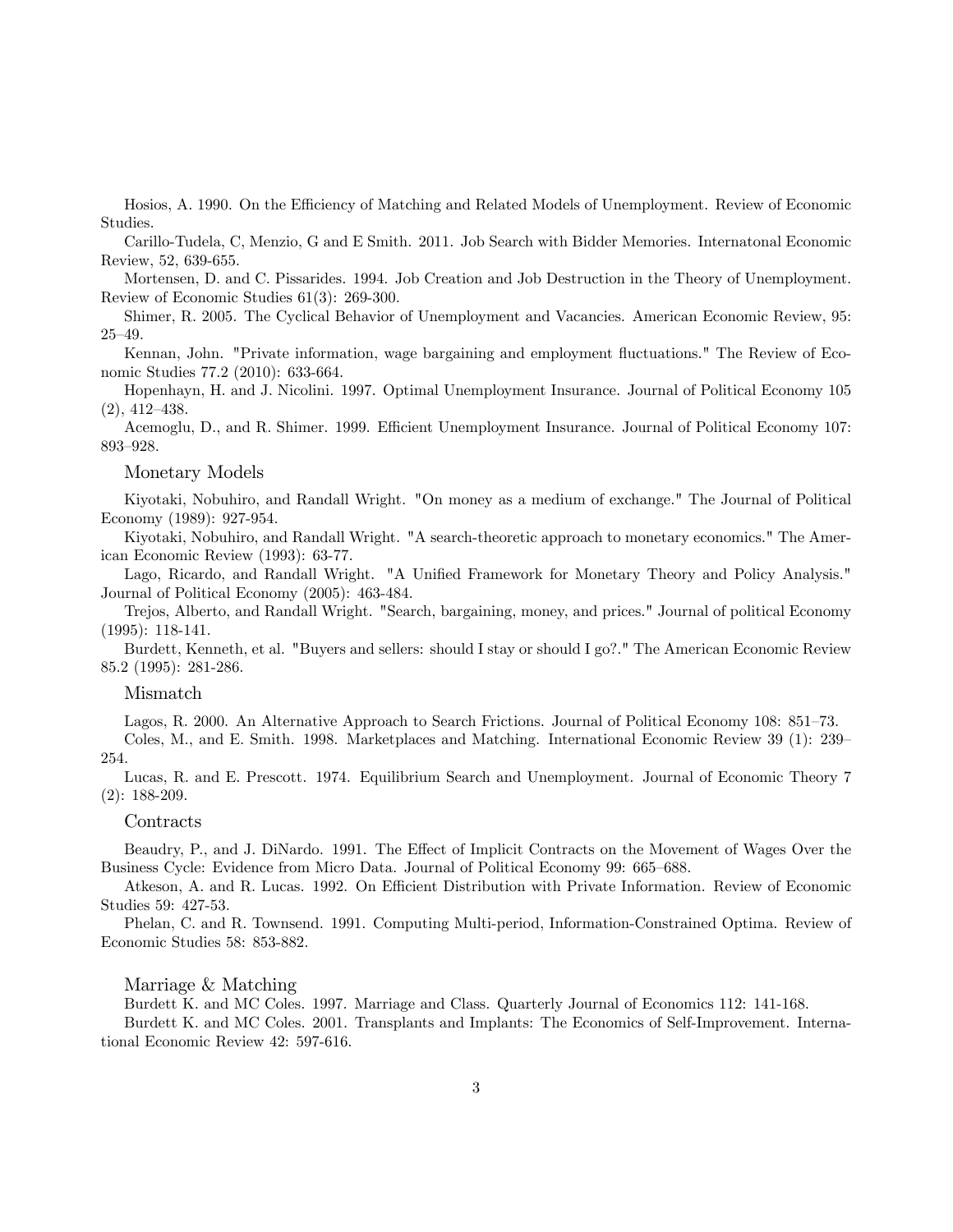#### Crime

Burdett K., Lagos R. and R Wright. 2003. Crime, Inequality, and Unemployment. American Economic Review 93: 1764-1777.

Burdett K., Lagos R. and R Wright. 2003. Crime, Inequality, and Unemployment, Second Version, PIER working paper No 03-029.

Burdett K., Lagos R. and R Wright. 2004. An On-the-Job Search Model of Crime, Inequality, and Unemployment. International Economic Review 45: 681-706.

Shi S. and T Temzelides. 2004. A Model of Bureacracy and Corruption. International Economic Review 45: 873-908.

Directed and Competitive Search

Burdett, K. Shi S., and R. Wright, (2001). "Pricing and Matching with Frictions," Journal of Political *Economy*, 109(5), October 2001, 1060-1085.

Moen, E. R. (1997). "Competitive Search Equilibrium." Journal of Political Economy, 105(2), 385-411. Julien, B., J. Kennes and I. King, (2000), "Bidding for labor," Review of Economic Dynamics, 3(4), 619-649. Galenianos, M. and P. Kircher, (2012) "On the Game-theoretic Foundations of Competitive Search Equilibrium," *International Economic Review*, 53(1), 1-21.

Norman, Peter (2016), "Matching with Frictions and Entry with Poisson Distributed Buyers and Sellers." mimeo, University of North Carolina.

Peters, M. (1984). "Bertrand Equilibrium with Capacity Constraints and Restricted Mobility.", Economet*rica*,  $52(5)$ :  $1117-27$ .

Peters, M. (2000), "Limits of Exact Equilibria for Capacity Constrained Sellers with Costly Search," Journal of Economic Theory,  $95(2)$ , 139-168.

Labor Market Applications of Directed Search

Galenianos, M. and P. Kircher, (2009) "Directed Search with Multiple Job Applications," Journal of Economic Theory, 144(2), 2009, 445-471.

Albrecht, J., P. A. Gautier, and S. Vroman (2006), "Equilibrium Directed Search with Multiple Applications," Review of Economic Studies, 73,, 869-891.

Albrecht, J., P. A. Gautier, S. Tan, and S. Vroman (2004), "Matching with Multiple Applications Revisited," Economics Letters, 84,, 311-314.085.

Montgomery, J.D. (1991) "Equilibrium Wage Dispersion and Interindustry Wage Differentials," Quarterly Journal of Economics, 106, 163-179.

Shimer, R., (2005), "The assignment of workers to jobs in an economy with coordination frictions," Journal of Political Economy, 113(5), 996-1025.

Kircher, P., (2009), "Efficiency of simultaneous search," Journal of Political Economy, 117(5), 861-913.

Li, F. and C. Tian, "Directed Search and Job Rotation," Journal of Economic Theory, Volume 148 (3), May 2013, 1268-1281.

Some Other Applications of Directed Search

Coles, M. and J. Eeckhout (2003), "Indeterminacy and Directed Search," Journal of Economic Theory, 11, Pages 265-276.

Galenianos, M. P. Kircher and G. Virag (2011), "Market power and efficiency in a search model," mimeo, London School of Economics.

Geromichalos, A. (2012) "Directed search and optimal production," Journal of Economic Theory, 47(6), Pages 2303-2331.